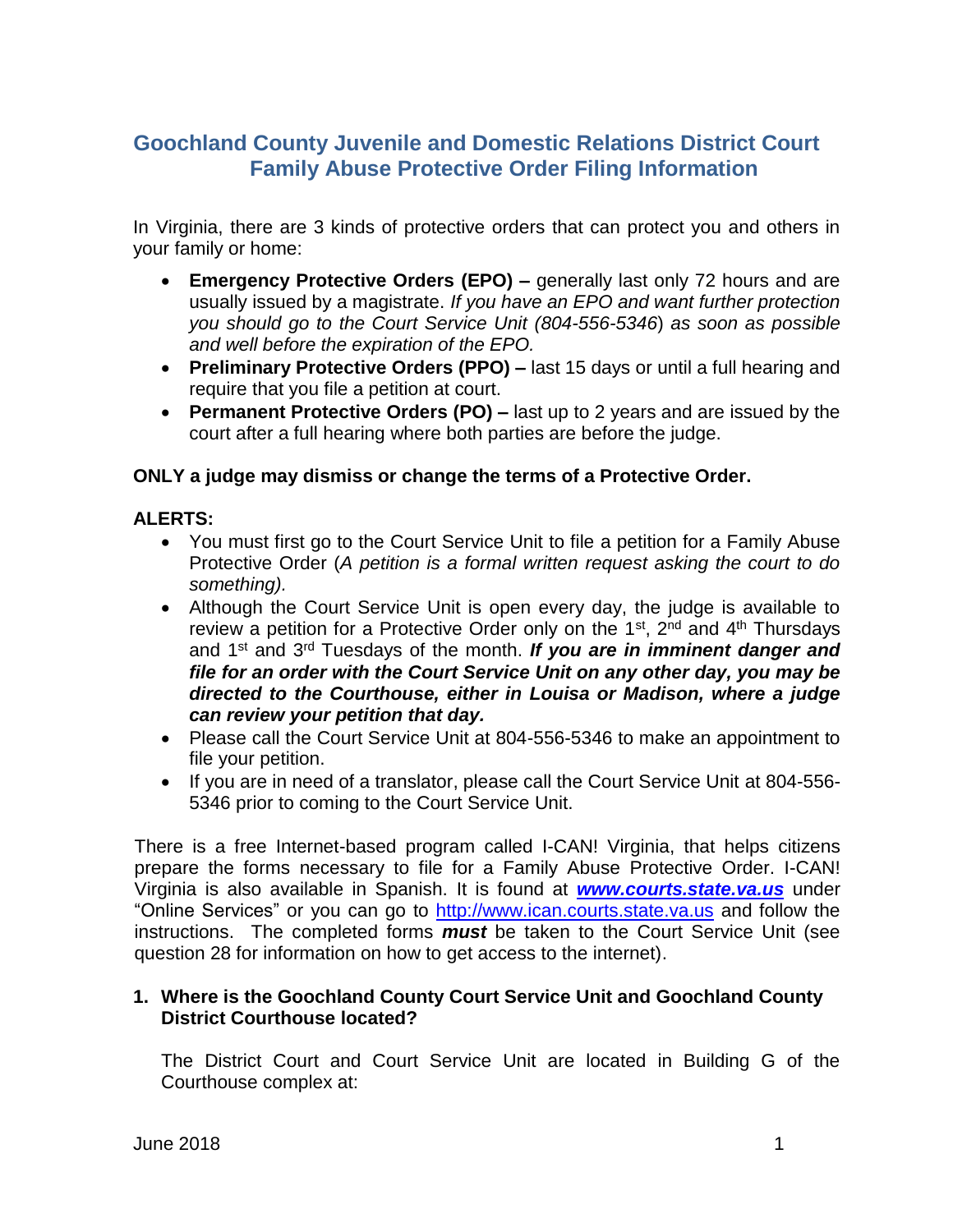2938 River Road West

Goochland, Virginia 23063

The Court Service Unit is located in the Courthouse diagonally across the hall from the Commonwealth's Attorney's Office. It is located in the office marked "Stephen T. Pierce – Juvenile Probation Officer".

Telephone numbers:

Court Service Unit 804-556-5346 Juvenile and Domestic Relations District Court clerk 804-556-5309

Google map link to 2938 River Road West, Goochland:

[http://maps.google.com/maps?sourceid=navclient&ie=UTF-](http://maps.google.com/maps?sourceid=navclient&ie=UTF-8&rlz=1T4ADBR_enUS294US297&q=2938+River+Road+West+Goochland+23063)[8&rlz=1T4ADBR\\_enUS294US297&q=2938+River+Road+West+Goochland+23063](http://maps.google.com/maps?sourceid=navclient&ie=UTF-8&rlz=1T4ADBR_enUS294US297&q=2938+River+Road+West+Goochland+23063)

To Zoom in or out: Click on the up or down arrow in the upper left corner To Navigate closer to the location of choice: Click and drag your mouse on the map For Driving Directions: Under the address text box click on Get Directions Type your address or starting point in the empty text box Click the "Get Directions" button.

## **2. What are the driving directions to Goochland County Court Service Unit and Juvenile and Domestic Relations District Court?**

## **From the North:**

- I-95 South to I-64 West to Exit 167 (Oilville-Goochland)
- Turn left on Route 617
- Proceed approximately  $\frac{1}{2}$  mile to traffic light; turn right on Route 250 West
- Proceed approximately 1 mile and turn left on Route 632
- Proceed approximately 6 miles and turn left at stop sign on Route 522 South
- Proceed approximately 1/4 mile to traffic light; turn left on Route 6 East/522 South
- Proceed 1/2 mile to Courthouse Circle on left. If you reach Parrish Ford on the left you have passed the Court complex.
- Turn left; parking lot is on right

## **From the East**:

- I-64 West to Exit 167 (Oilville-Goochland)
- Turn left on Route 617
- Proceed approximately  $\frac{1}{2}$  mile to traffic light at the top of the hill
- Turn right on Route 250 West
- Proceed approximately 1/2 mile and turn left on Route 632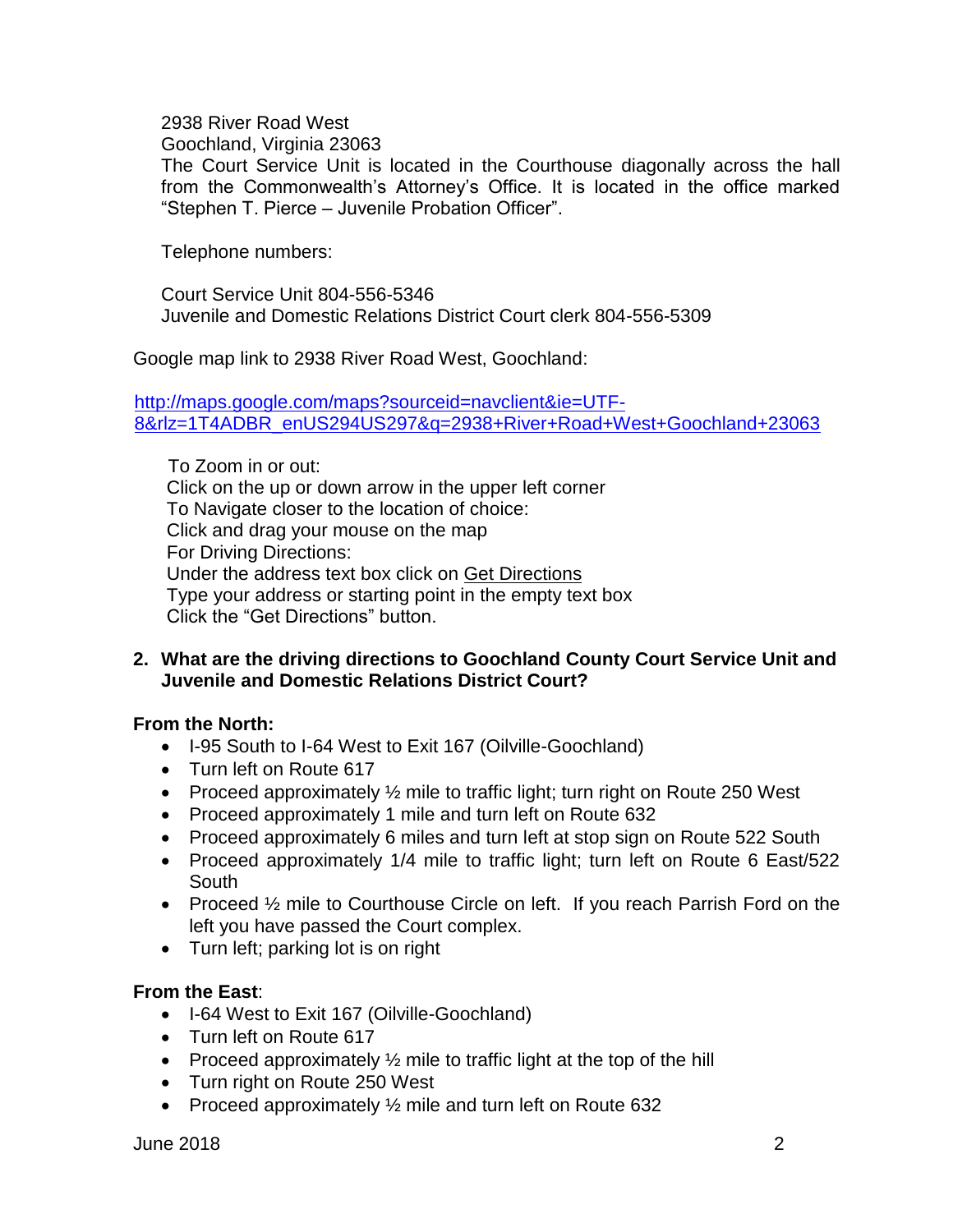- Proceed approximately 6 miles and turn left at stop sign on Route 522 South
- Proceed approximately 1/4 mile to traffic light; turn left on Route 6 East/522 South (River Road West)
- Proceed 1/2 mile to Courthouse Circle on left. If you reach Parrish Ford on the left you have passed the Court complex.
- Turn left; parking lot is on right

### **Patterson Avenue alternative from the East:**

- Take Patterson Ave. (Rte. 6) West
- Continue on Rte 6 through the stoplight at the intersection of Maidens Rd. (Rte. 522).
- Go past Parrish Ford on the right.
- Turn right onto Courthouse Circle, the parking lot is on the right. If you reach the Goochland Post Office, you have passed the Court complex.

## **From the South**:

- **If north of Chesterfield** I-95 North to I-64 West to Exit 167 (Oilville-Goochland)
- Turn left on Route 617
- Proceed approximately  $\frac{1}{2}$  mile to traffic light
- Turn right on Route 250 West
- Proceed approximately 1 mile and turn left on Route 632
- Proceed approximately 6 miles and turn left at stop sign on Route 522 South
- Proceed approximately 1/4 mile to traffic light; turn left on Route 6 East/522 South
- Proceed 1/2 mile to Courthouse Circle on left. If you reach Parrish Ford on the left you have passed the Court complex.
- Turn left; parking lot is on right
- **If south of Chesterfield** take Rte 288 North to West Creek Parkway/ Rt. 6 West exit
- Travel approximately 15 miles on Route 6 West
- After entering Goochland there will be a brick fence on your right, take the first right after the brick fence onto Courthouse Circle the parking lot is on the right. If you reach the Goochland Post Office, you have passed the Court complex.

## **From the West:**

- **If West of Gum Springs** take I-64 East to Exit 159 (Gum Springs)
- As you exit the ramp, take a right on Route 522 to Route 6
- At the traffic light take a left on Route 6 (River Road West)
- Proceed 1/2 mile to Courthouse Circle on left. If you reach Parrish Ford on the left you have passed the Court complex.
- Turn left; parking lot is on right
- **If East of Gum Springs** take I-64 East to Exit 167 (Oilville-Goochland)
- Turn right on Route 617
- Proceed approximately  $\frac{1}{2}$  mile to traffic light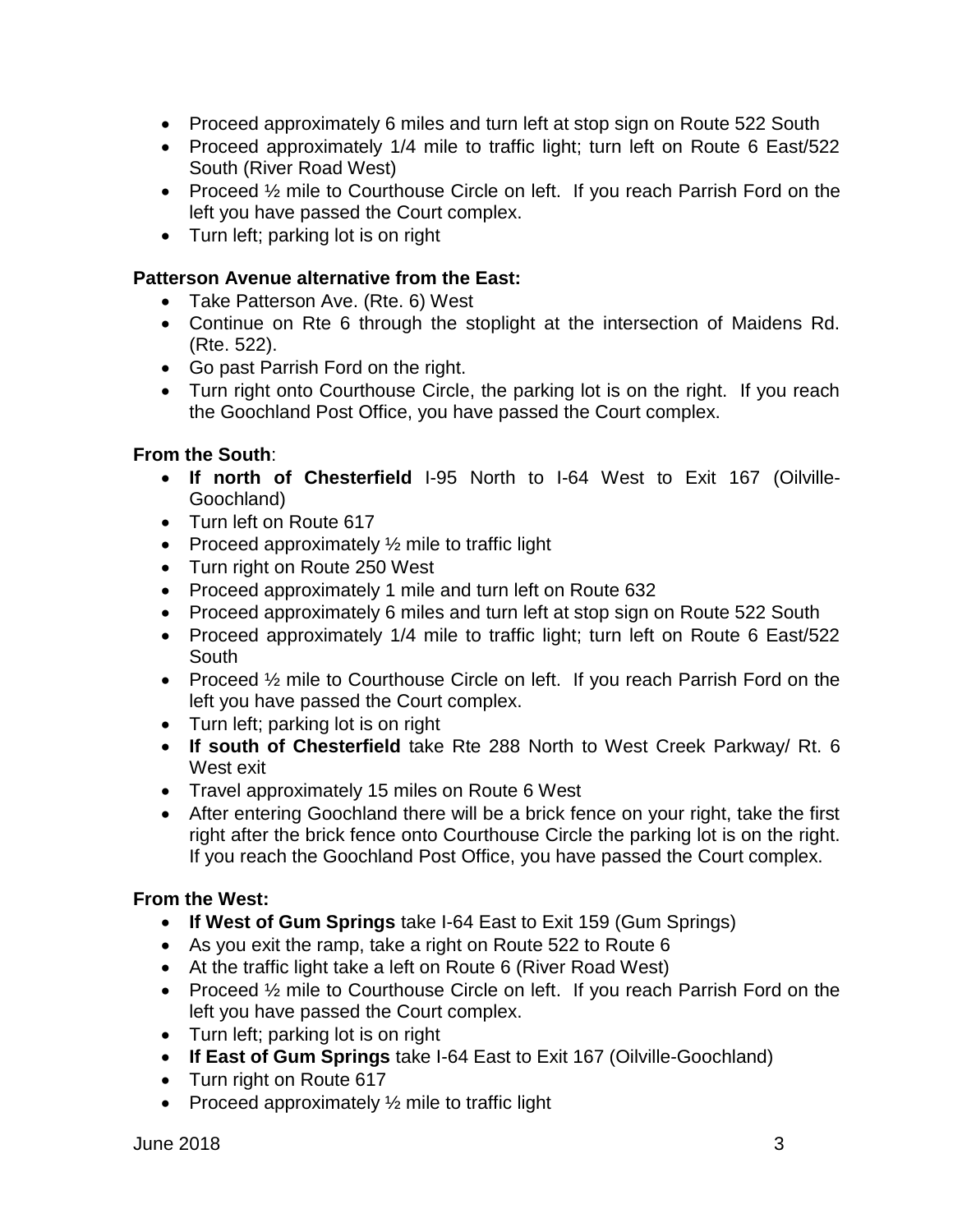- Turn right on Route 250 West
- Proceed approximately 1 mile and turn left on Route 632
- Proceed approximately 6 miles and turn left at stop sign on Route 522 South
- Proceed approximately 1/4 mile to traffic light; turn left on Route 6 East/522 South
- Proceed  $\frac{1}{2}$  mile to Courthouse Circle on left. If you reach Parrish Ford on the left you have passed the Court complex.
- Turn left; parking lot is on right

## **3. Where can I park at the Court Service Unit and Courthouse?**

Parking is available in the lot off Courthouse Circle. PLEASE DO NOT use any spaces marked "Reserved". There are handicap spaces on the upper level of the parking lot closest to the Courthouse. There is no fee for parking.

**4. What public or bus transportation is available to the Courthouse and at what cost?**

There is no public transportation to the Courthouse.

## **5. What taxi service is available to the Courthouse?**

There is no local taxi service available in Goochland County.

#### **6. What other assistance is there for transportation?**

There is no assistance for transportation to the Courthouse. Citizens must provide their own transportation.

## **7. What should I do if I do not understand or speak English well?**

If you do not understand or speak English well you should contact Court Service Unit at 556-5346 to arrange for translation assistance when filing the petition for a Family Abuse Protective Order. Contact the Court Clerk at 556-5309 to arrange for translation assistance when coming to the Courthouse to have the petition reviewed by a judge. (*A petition is a formal written request asking the court to do something)*

## **8. What should I do if I need help because of a physical challenge?**

You should contact Court Service Unit at 556-5346 to arrange for assistance when filing the petition for a Family Abuse Protective Order. Contact the Court Clerk at 556-5309 to arrange for assistance when coming to the Courthouse to have the petition reviewed by a judge. (*A petition is a formal written request asking the court to do something)*

## **9. Is there a fee for filing for a Family Abuse Protective Order?**

There is no fee for filing a petition for a Family Abuse Protective Order.

#### **10. What should I bring with me?**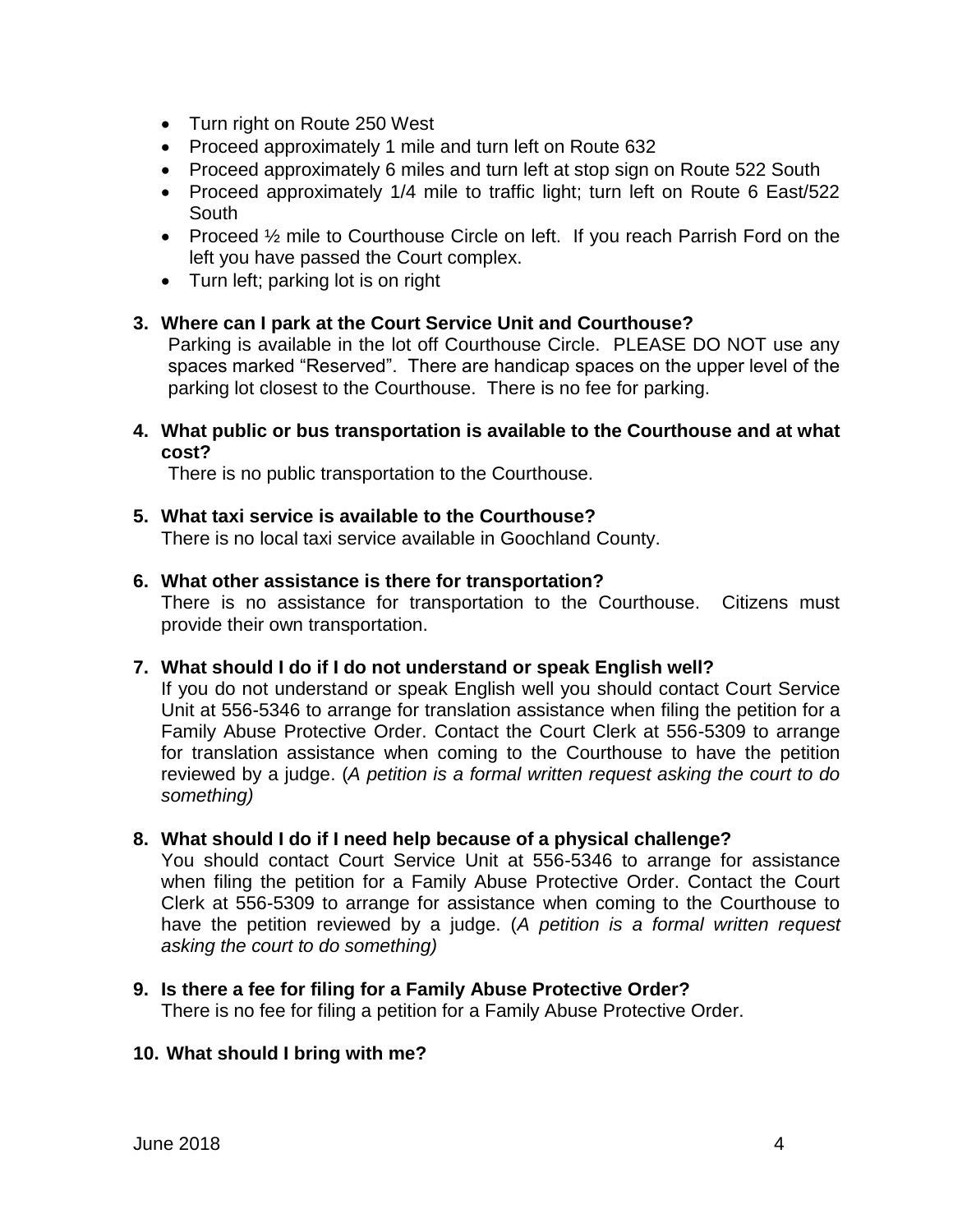## **You must have:**

- A full description of the event that led you to seek a protective order. If you used the I-CAN system, bring the Affidavit with you. **YOU WILL NEED THIS SAME INFORMATION FOR THE FULL HEARING (where both parties are before the judge) that will be scheduled if a Preliminary Order is issued.**  You will be asked to testify at the full hearing (where both parties are before the judge) about the event that made you want to seek protection.
- The name and **full address** of the person from whom you are seeking protection. A full and complete address of the person is required – including apartment number, unit number, or lot number - not a PO Box.
- Any prior or existing protective orders you have in your possession, even if from another state or Virginia jurisdiction.

## **Other important information you should bring with you:**

- Any photographs, medical records related to the event that led to the petition for a Family Abuse Protective Order or anything else you think will help prove your case;
- The names and full addresses of anyone who witnessed the event,
- As much identifying and contact information as possible about the person from whom you are seeking protection – this information is essential because the Sheriff must be able to find this person for the Protective Order to take effect. PLEASE PROVIDE:
	- o name, nicknames, aliases;
	- o date of birth;
	- o home, work, cell phone and pager numbers;
	- o addresses for home, work, friends, relatives and places frequented;
	- o age, height, weight, eye color, hair color, distinguishing marks;
	- o social security number;
	- o tendencies toward violence;
	- o ownership or possession of weapons, especially firearms; and
	- o recent photograph of that person.
- A copy of an Emergency Protective Order if one was issued; and
- If possible, social security numbers for children for whom you may be seeking protection.

## **11. What should I NOT bring with me to the Courthouse for the Hearing? (Security screening takes place only on court days, Mondays and Thursdays)**

**All persons entering a county courthouse will be searched and all bags and other items will be passed through an x-ray machine.** Weapons such as guns and any knives are prohibited inside the courthouse. Cell phones, cameras (including cell phones with cameras), video cameras, photographic, recording or similar equipment is prohibited inside the courthouse. Advise security if the above listed items are needed as evidence in your case.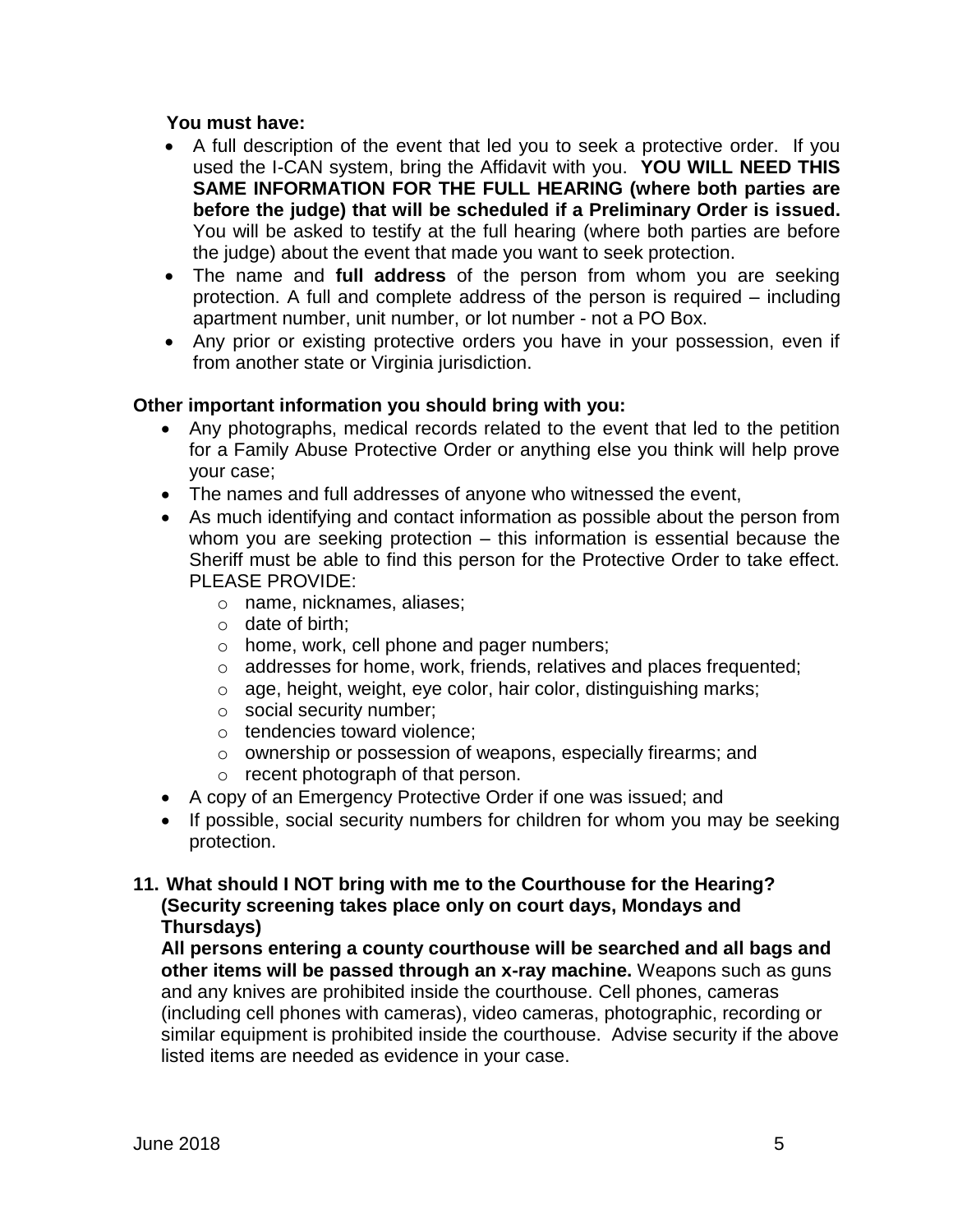#### **12. Who should I bring with me to court?**

You need only bring yourself to file for a Family Abuse Protective Order. Do bring the names and complete addresses for any witnesses (people who actually saw the event) with you. Bring these people with you to the Courthouse when the petition is reviewed by the judge. **You are discouraged from bringing young children with you to Courthouse.** If you must bring them to court, bring an adult to supervise the children.

## **13. What days can I file for a Family Abuse Protective Order at Goochland County Court Service Unit?**

The Court Service Unit is open Monday, Tuesday, Thursday and Friday except for holidays or inclement weather. Occasionally the Court Service Unit staff may not be available because of other scheduled duties. Please call 556-5346 to make an appointment and assure staff will be available. You will meet with an intake officer who will interview you, assist in preparing an affidavit describing the abusive event and answer questions about the court process.

#### **14. How can I find out if the Courthouse is open when there is bad weather?**

Call the Clerk's Office at 556-5309 and if the Courthouse is closed there will be a message at that number.

#### **15. How early can I arrive to file for a Family Abuse Protective Order?**

The Court Service Unit opens at 8:30 AM. You should arrive as early as possible, especially on days that the judge is conducting hearings, the  $1<sup>st</sup>$ ,  $2<sup>nd</sup>$  and  $4<sup>th</sup>$ Thursdays and 1<sup>st</sup> and 3<sup>rd</sup> Tuesdays of the month. It is best to call the Court Service at 556-5346 and make an appointment.

## **16. How long should I expect to spend at the Court Service Unit?**

You should expect to spend about 30 minutes at the Court Service Unit completing the paper work required to file a petition for a Family Abuse Protective Order *(a petition is a formal written request asking the court to do something).*

**17. How late can I arrive to file for a Family Abuse Protective Order and have the petition reviewed the same day?**

If you arrive to file for a Family Abuse Protective Order on the  $1<sup>st</sup>$ ,  $2<sup>nd</sup>$  or  $4<sup>th</sup>$ Thursday or 1<sup>st</sup> or 3<sup>rd</sup> Tuesday of the month and hope to file the petition and have it reviewed by a judge that same day, you MUST arrive at the Court Service Unit at 8:30 AM.

**18. How long should I expect to spend at the Courthouse in order to have the petition reviewed by a judge?**

You should expect to spend at least 3 hours at the Courthouse on the day the petition is reviewed by a judge. You should arrive at the Courthouse no later than 9:00 AM. If you plan to file the petition for a Family Abuse Protective Order with the Court Service Unit that same day, you MUST arrive at the Court Service Unit no later than 8:30 AM.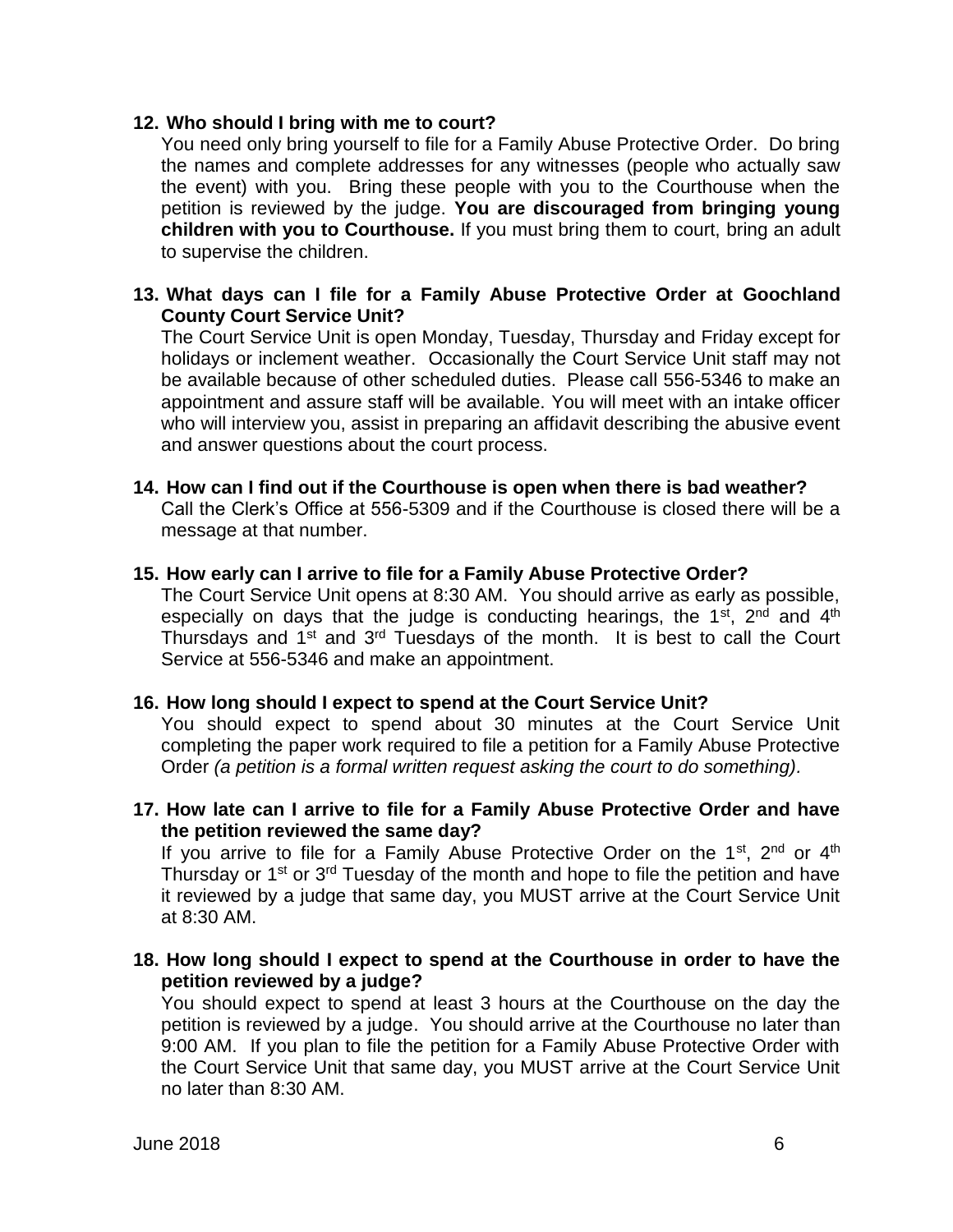On the day the petition is reviewed you will be in the court room and the judge may ask you questions about the petition and the reasons you are seeking the Protective Order.

A judge is at the Goochland Juvenile and Domestic Relations District Court on the 1<sup>st</sup>, 2<sup>nd</sup> and 4<sup>th</sup> Thursdays and 1<sup>st</sup> and 3<sup>rd</sup> Tuesdays of the month and reviews Protective Order petitions then. If you are in imminent danger and file for an order with the Court Service Unit on any other day, you may be directed to the Courthouse, either in Louisa or Madison, where a judge can review your petition that day

**19. Where should I go on the hearing day after passing through the security check at the door of the Courthouse?** 

Go directly to the courtroom and take a seat, wait for your name to be called.

**20. How do I contact the Court Service Unit and Court for more information?** Goochland County Court Service Unit can be reached at **804-556-5346.** The Clerk's Office at the Juvenile and Domestic Relations District Court can be reached at: **804-556-5309.**

#### **21. What should I do if I feel I am in immediate danger?**

#### *If you feel you are in immediate danger call 911 for law enforcement assistance*.

You can also call the Virginia Family Violence and Sexual Assault state-wide 24 HOUR CRISIS HOTLINE at **1-800-838-8238** for information about safety planning, emergency shelter and local resources (Emergency shelter is usually provided in Henrico or Charlottesville).

### **22. What should I do if an Emergency Protective Order that was issued expires before I am able to have a petition for the Family Abuse Protective Order filed and reviewed? (***Emergency Protective Orders are most often issued by Magistrates and may last only 72 hours)*

You should make every effort to get to the Court Service Unit before the Emergency Protective Order expires. The Court Service Unit can be reached at 804-556-5346.

In rare circumstances you may petition the Magistrate for a new Emergency Protective Order. You will have to testify under oath as to why another Emergency Protective Order is necessary. You will be asked to fill out a written affidavit (statement). Based on the information you provide, the magistrate may or may not issue another Emergency Protective Order.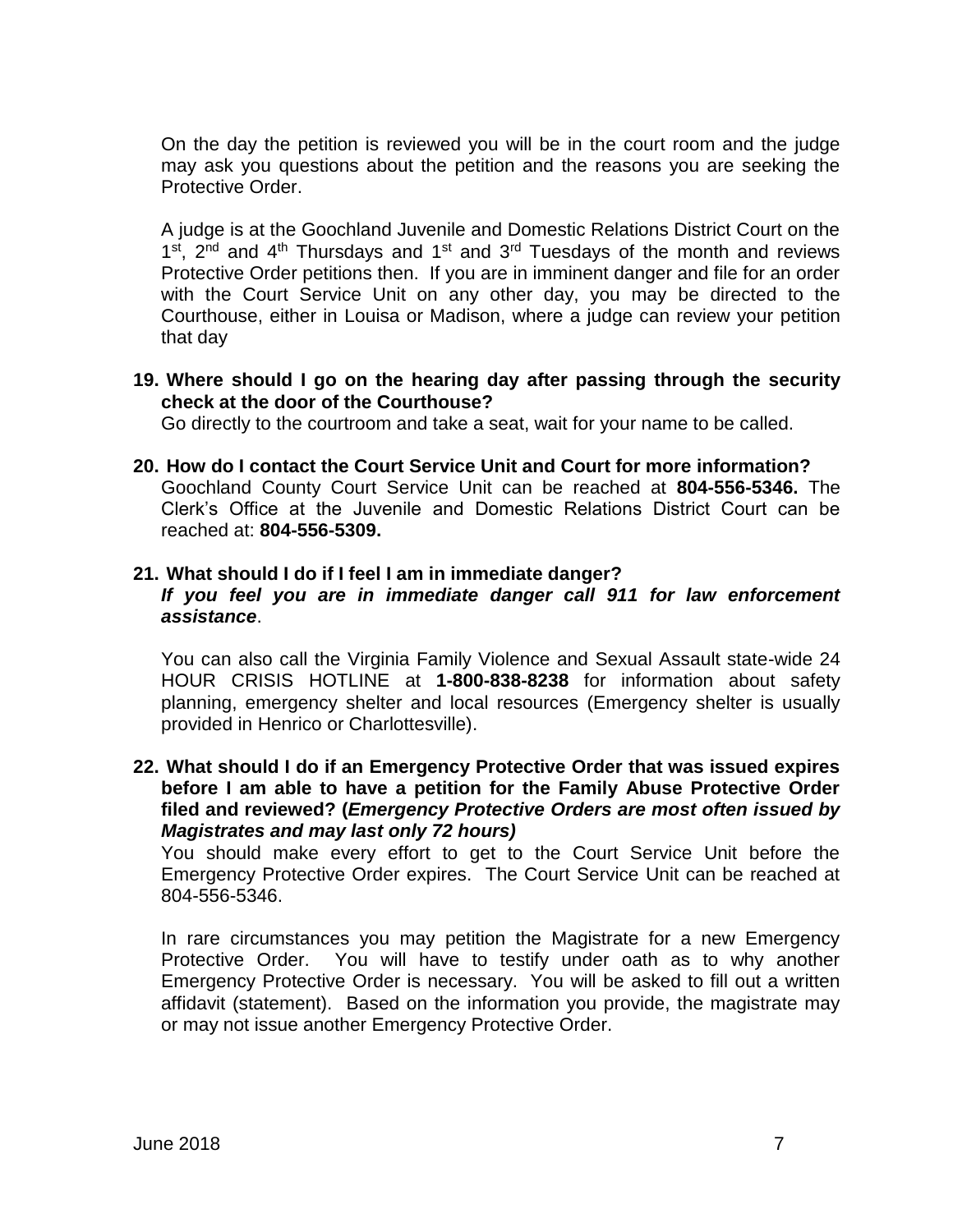In any case, if you feel you need further protection you should file a petition for a Family Abuse Protective Order with the Court Service Unit and attend all scheduled hearings.

## **23. How do I contact the Magistrate's Office for more information?**

Magistrates are available 24 hours per day, seven days per week. You should call (434)977-0220. The Magistrate's Office in Goochland is in the Goochland County Sheriff's Office at 2938 River Road West, in the sub-basement of **Building G.** This is the same complex as the Court and Court Service Unit – but is on a lower level with a separate outside entrance.

Google map link to 2938 River Road West, Goochland:

[http://maps.google.com/maps?sourceid=navclient&ie=UTF-](http://maps.google.com/maps?sourceid=navclient&ie=UTF-8&rlz=1T4ADBR_enUS294US297&q=2938+River+Road+West+Goochland+23063)[8&rlz=1T4ADBR\\_enUS294US297&q=2938+River+Road+West+Goochland+2306](http://maps.google.com/maps?sourceid=navclient&ie=UTF-8&rlz=1T4ADBR_enUS294US297&q=2938+River+Road+West+Goochland+23063) [3](http://maps.google.com/maps?sourceid=navclient&ie=UTF-8&rlz=1T4ADBR_enUS294US297&q=2938+River+Road+West+Goochland+23063)

To Zoom in or out: Click on the up or down arrow in the upper left corner To Navigate closer to the location of choice: Click and drag your mouse on the map For Driving Directions: Under the address text box click on Get Directions Type your address or starting point in the empty text box Click the "Get Directions" button.

## **24. Do I need a lawyer to file for a Family Abuse Protective Order?**

**You do not need a lawyer to file for a preliminary protective order.** The Court Service Unit Intake Officer will provide assistance to help you complete the necessary paperwork and will provide basic information about preparing for your court hearing. The Unit, however, cannot give you legal advice. You may want to hire a lawyer to represent you at your full hearing (where both parties are before the judge), especially if the person from whom you want protection will have a lawyer (see also question 26).

## **25. What should I do if I am the person named as a "respondent" in a Family Abuse Protective Order? (***A "respondent" is the person against whom the order is issued)*

You will receive a copy of the order from the Sheriff. Read the order carefully. Strict compliance with the order will avoid additional problems that can result in criminal penalties.

You may ask the court to dismiss or change the terms of the order. **ONLY a judge may dismiss or change the terms.**

The order will have a date and time for a hearing, arrive at the Courthouse at least 30 minutes ahead to allow time for parking. You or your lawyer may tell your side of the case at the hearing.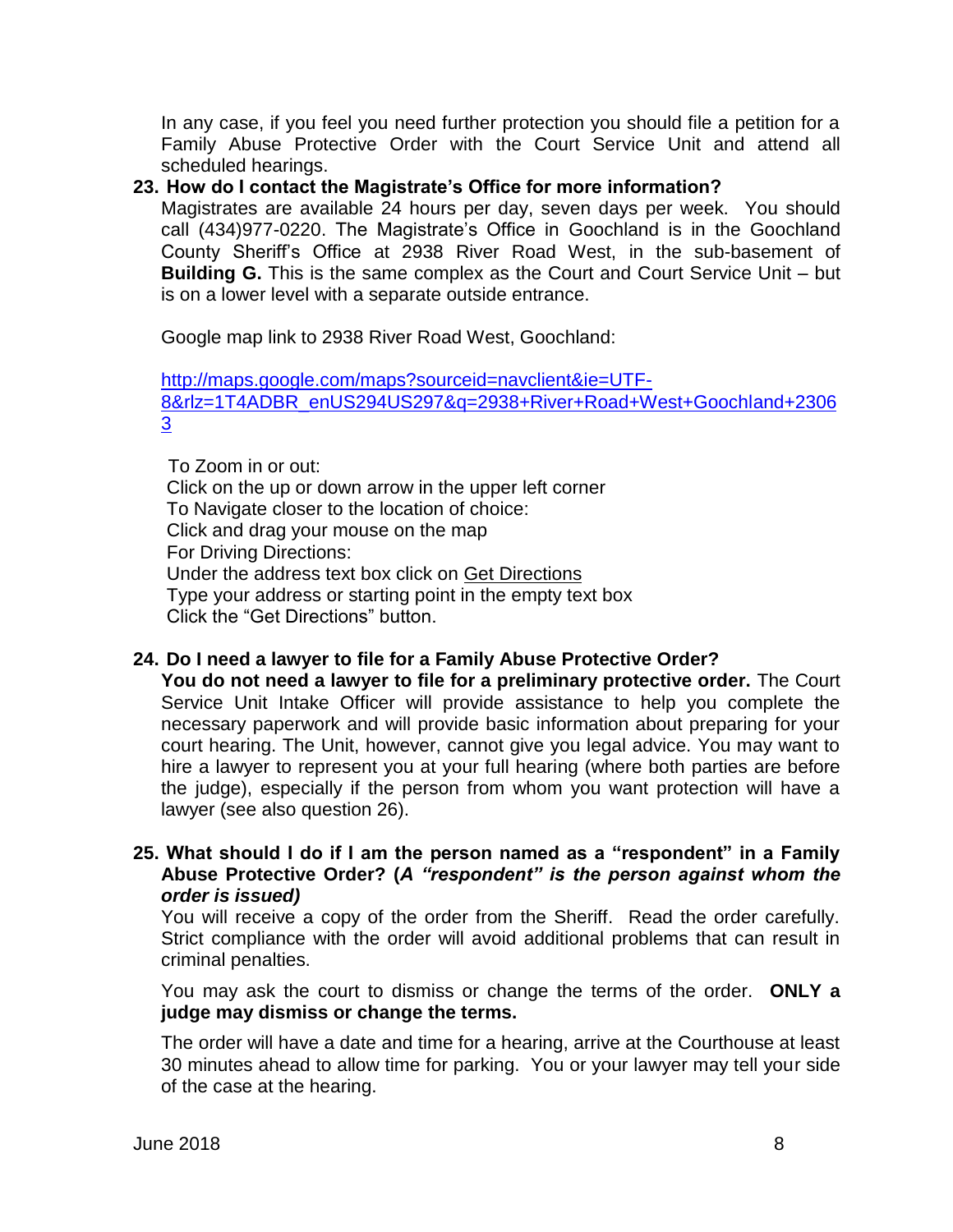The location of the court and other information about the court's policies are contained in this document under separate questions.

#### **26. How can I find a lawyer to help me?**

Virginia Lawyer referral Service 1-800-552-7977 or look in the yellow pages of the phone book.

**27. How will I know when the Protective Order is served on the person from whom I want protection?**

Contact the Sheriff's Office at 804- 556-5349.

#### **28. Where can I get access to the internet in Goochland County?**

Citizens of Goochland County can have access to the internet at either the Department of Social Services or the Public Library. Both have a number of rules for using the internet. Please read these carefully.

The Department of Social Services is located at: 1800 Sandy Hook Road Goochland, Va. 23063 804-556-5880

The Goochland Branch of the Public Library is located at: Goochland Branch Library 3075 River Road West Goochland, VA 23063 804-556-4774 For more information about the library go to: <http://www.pamunkeylibrary.org/goochland.htm>

#### **Rules for use of the Department of Social Services Internet access:**

Goochland Department of Social Services Guidelines for Computer Use:

- 1. All computer users are responsible for abiding by the Goochland Social Services Guidelines for Computer Use.
- 2. Any resident with valid identification may use a computer for up to 60 minutes.
- 3. Users should be able to self administer and navigate the computer without assistance.
- 4. Computer use is available on a first come, first served basis. No advanced reservations will be accepted.
- 5. A computer pass will be provided and must be displayed at the computer station. The checkout time for the computer pass may be extended if there is no one waiting. User must return to front window to sign up for additional time.
- 6. Computer users may not save or copy files on hard drives of the computers.
- 7. Goochland Social Services is not responsible for any damages that may occur to users' hardware or software as a result of computer viruses, electrical malfunctions, power surges, etc.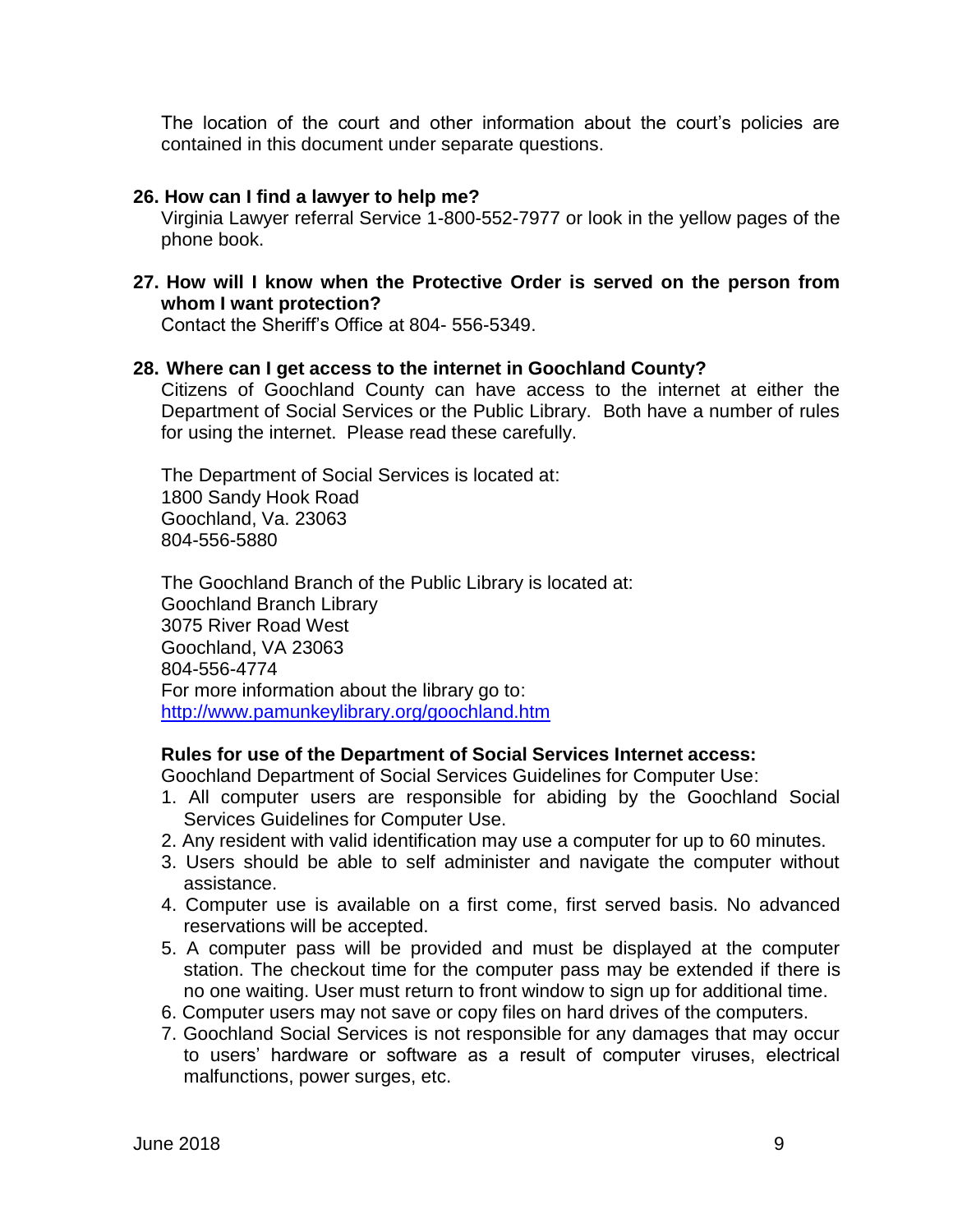- 8. Users may use their own disks to download or save files. Downloading must be completed within the time allotment. The agency is not responsible for the disks or for the correct downloading of files.
- 9. Users are not permitted to install software, as any software installation may compromise the safety of our network.
- 10. Users may not tamper with or reconfigure computer equipment, software or data.
- 11. Limited printing may be done. Copies of documents can be retrieved at front window. User should write down printing jobs so front desk will know which user generated which documents.
- 12. Computer users are bound by local, state, and federal laws relating to copyrights, security, obscenity, pornography and other statues regarding electronic media. Unauthorized reproduction of copyrighted material is against the law. Violations of the law will be reported to appropriate law enforcement authorities.
- 13. Computer hardware and software are to be used for Social Services related activities for which they are assigned. Computer resources are not to be used for commercial purposes. Use of the computer facilities and information resources must be done in a responsible and appropriate manner, respecting all contractual and license agreements and the rights of other computer users.
- 14. Goochland Social Services advises users not to send personal information, such as name, address, social security number, phone number, or credit card numbers, over the Internet.
- Goochland Social Services will not issue e-mail accounts. Patrons may create and use their own web-based e-mail accounts if they choose.
- 16. Hours for usage are 8:00a.m- 4:15p.m. The computers will be shut down promptly at 4:15 p.m. each day.

NON-COMPLIANCE WITH THE GUIDELINES FOR COMPUTER USE, MISUSE OR UNAUTHORIZED USE OF COMPUTER FACILITIES AND INFORMATION RESOURCES BY USERS MAY RESULT IN DENIAL OF ACCESS TO COMPUTERS.

#### **Rules for the Goochland Branch Library Internet access:**

Internet access is available at the Goochland Branch of the Pamunkey Regional Library at 3075 River Road West, Goochland, VA 23063. The Pamunkey Regional Library requires a person to "check out" their computers. Therefore, you will need to have, or apply for, a Library Card in order to use a computer. If you live or work in Goochland a Library Card is free, and all you will need to do to receive a card is fill out the Library Card Application with your basic information. If there is no one waiting to use the computer, you can check out the computer for one hour at a time. You can use the computers as soon as your information is entered into the Library's database, usually within 5 to 10 minutes. The Goochland Branch of the Pamunkey Regional Library is open 9-8 Monday-Thursday, 9-6 on Fridays, and 9-4 on Saturdays. Please call the Library with questions at 804- 556 4774.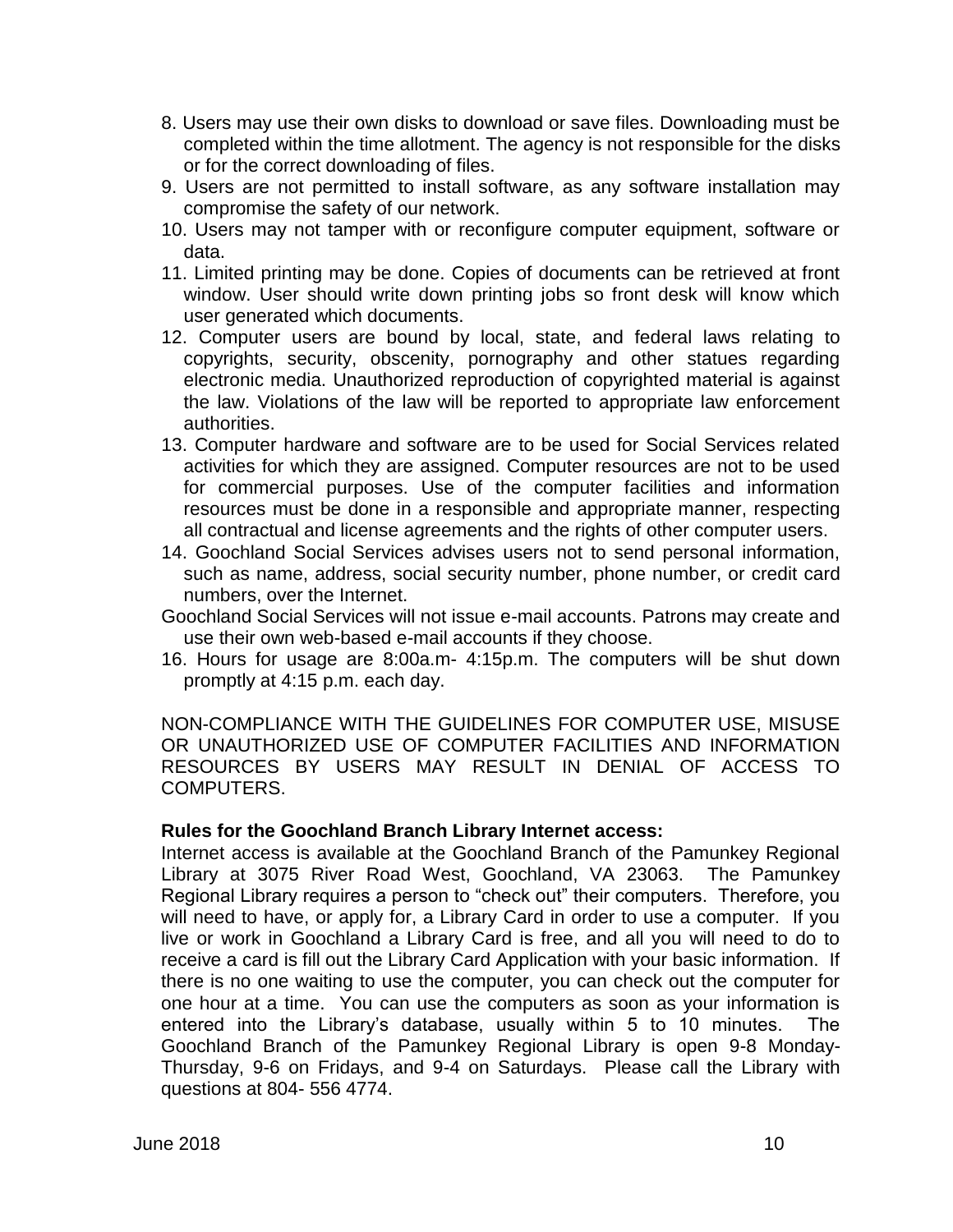Directions to the Goochland Branch Library are as follows:

## *From the North:*

Take I-95 South to I-295 (to Charlottesville). Then take I-64 West to exit #167 (Goochland/Oilville exit). Turn left on Rt. 617 at the end of the exit ramp. At the first traffic light (Route 250) turn right onto Route 250. Go about .5 mile and turn left on Route 632 (Fairgrounds Rd.). Go about 5.5 miles and then turn left on Route 522 (Sandy Hook Road). At next traffic light, turn left on Rt. 6/522 South. The Library entrance will be the first right.

## *From the South*:

Take I-95 North to I-295 (to Charlottesville). Then take I-64 West to exit #167 (Goochland/Oilville exit). Turn left on Rt. 617 at the end of the exit ramp. At the first traffic light (Route 250) turn right onto Route 250. Go about .5 miles and turn left on Route 632 (Fairgrounds Rd.). Go about 5.5 miles and then turn left on Route 522 (Sandy Hook Road). At next traffic light, turn left on Rt. 6/522 South. The Library entrance will be the first right.

## *From the East:*

Take I-64 West to I-295 (to Charlottesville, bypasses Richmond). Then take I-64 West to exit #167 (Goochland/Oilville exit). Turn left on Rt. 617 at the end of the exit ramp. At the first traffic light (Route 250) turn right onto Route 250. Go about .5 miles and turn left on Route 632 (Fairgrounds Rd.). Go about 5.5 miles and then turn left on Route 522 (Sandy Hook Road). At next traffic light, turn left on Rt. 6/522 South. The Library entrance will be the first right.

## *From the West*:

Take I-64 West to exit #167 (Goochland/Oilville exit). Turn right on Rt. 617 at the end of the exit ramp. At the first traffic light (Route 250) turn right onto Route 250. Go about .5 miles and turn left on Route 632 (Fairgrounds Rd.). Go about 5.5 miles and then turn left on Route 522 (Sandy Hook Road). At next traffic light, turn left on Rt. 6/522 South. The Library entrance will be the first right.

## **29. Where else can I get help?**

**Referrals for domestic violence assistance** call Goochland Department of Social Services- (804) 556-5880.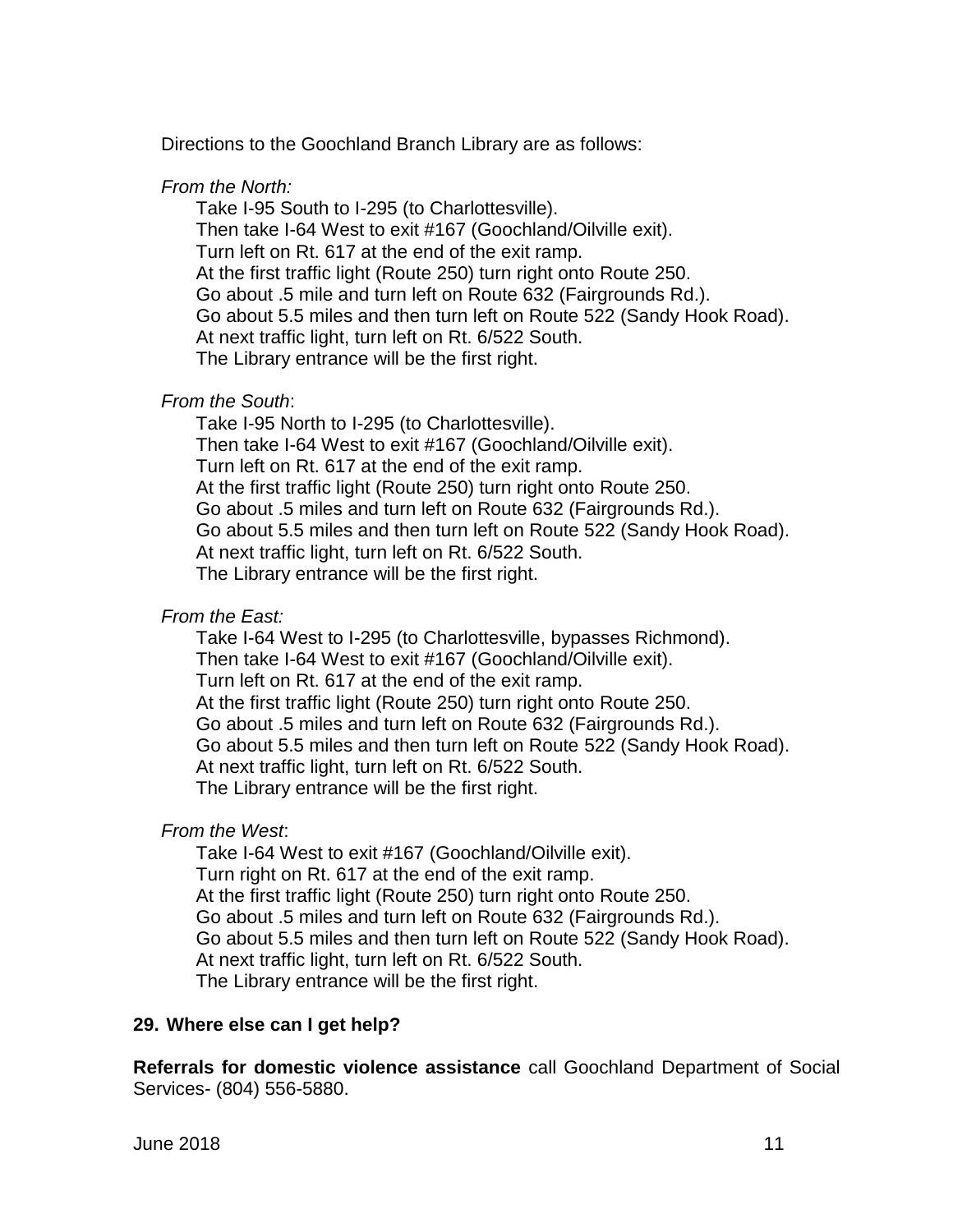Other agencies:

- Virginia Child Protective Services Hotline to report suspected child abuse or neglect - **1-800-552-7096.**
- Virginia Adult Protective Services Hotline to report suspected abuse or neglect of an elderly or disabled adult - **1-800-832-3858.**
- Goochland Sheriff's Department **804- 556-5349.**
- Victim Witness Coordinator for Goochland County **804-556-5370**
- Virginia Sexual and Domestic Violence Action Alliance for information on domestic violence and sexual assault victim services 1118 W. Main St. Richmond, VA 23220 [http://www.vsdvalliance.org](http://www.vsdvalliance.org/)
- Goochland Dept. of Social Services provides benefits and services to citizens of Goochland County based on eligibility including Adult Protective Services (for elder and disabled adults), Child Protective Services, Foster Care, Employment Services, Food Stamps, Temporary Assistance to Needy Families (TANF), Medicaid and child care. Address:

1800 Sandy Hook Road Goochland, Va. 23063 (804)-556-5880

- Goochland-Powhatan Community Services provides mental health, developmental disabilities and substance abuse treatment for eligible individuals. Address: 3058 River Road West, P. O. Box 189 Goochland, Virginia 23063 (804) 556-5400
- ≻ Alcoholics Anonymous; (804) 355-1212 <u>[www.aa.org](http://www.aa.org/)</u>
- $\triangleright$  Al-Anon; (804) 353-4885 [www.va-al-anon.org](http://www.va-al-anon.org/)
- Deaf & Hard of Hearing use VA Relay Service; Dial 711
- Non-English Speaking use Interpretalk; 1-800-305-9673
- YWCA Women's Advocacy Program Richmond Shelter (804)-643-0888; [www.ywcarichmond.org](http://www.ywcarichmond.org/)